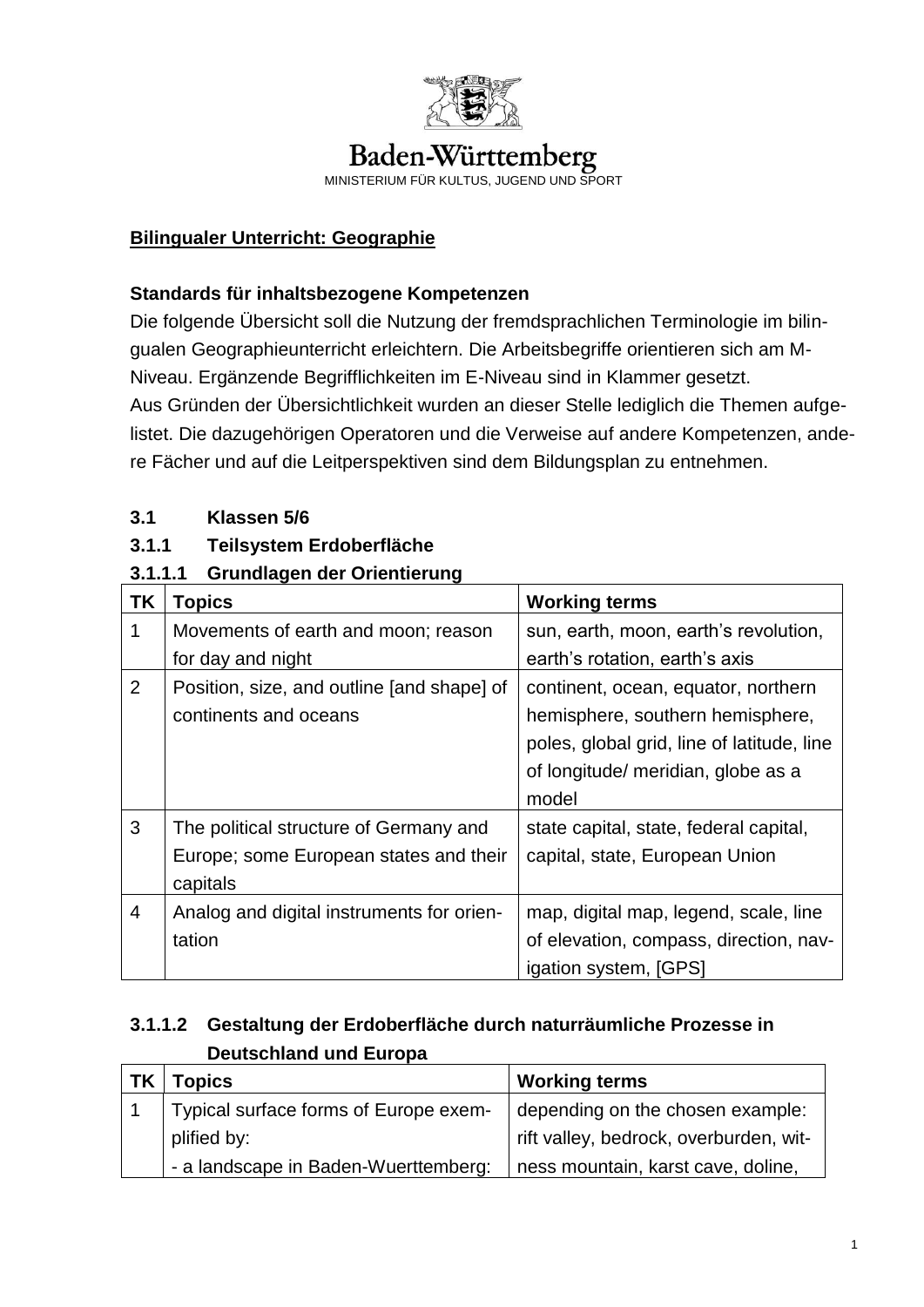|                | Upper Rhine Lowlands, Black Forest,    | drip stone, dry valley, flat coast, cliff |
|----------------|----------------------------------------|-------------------------------------------|
|                | Swabian Alb, or Alpine Foreland        | coast, mudlands, Central Uplands,         |
|                | - the Alps                             | high mountains, glacier, glacier ba-      |
|                |                                        | sin lake, moraine, [fjord], volcano       |
| [2]            | [Valley formation]                     | [river, erosion, valley]                  |
| $[3]$          | [Soil as a natural basis of life]      | [soil, soil organisms, humus, parent      |
|                |                                        | rock, exploration]                        |
| $\overline{4}$ | Two natural phenomena, their resulting | natural phenomenon, natural catas-        |
|                | threats, and measures of protection    | trophe, e.g. storm, flood, storm tide,    |
|                |                                        | avalanche, earthquake, volcanic           |
|                |                                        | eruption                                  |

## **3.1.2 Teilsystem Wetter und Klima**

## **3.1.2.1 Grundlagen von Wetter und Klima**

| ΤK             | Topics                               | <b>Working terms</b>                 |
|----------------|--------------------------------------|--------------------------------------|
|                | Weather elements                     | temperature, wind, precipitation,    |
|                |                                      | cloud cover                          |
| $\overline{2}$ | Analyzing two weather elements with  | e.g. precipitation, temperature      |
|                | easy experiments                     |                                      |
| 3              | The difference between weather and   | weather, climate, climate graph      |
|                | climate                              |                                      |
| 4              | Typical weather and climate phenome- | [orographic rainfall], maritime cli- |
|                | na                                   | mate, continental climate            |

## **3.1.2.2 Klimazonen Europas**

| ΤK | Topics                                        | <b>Working terms</b>                    |
|----|-----------------------------------------------|-----------------------------------------|
| 1  | Differences in temperature, precipita-        |                                         |
|    | tion, and vegetation in Europe's climate      |                                         |
|    | zones                                         |                                         |
|    |                                               |                                         |
|    |                                               |                                         |
| 2  | Correlation between climate, vegetation       | [Gulf Stream], Tundra, boreal for-      |
|    | and agricultural or forestall utilization for | est, forestry, [altitude zone, decidu-  |
|    | Northern Europe and Southern Europe           | ous forest, mixed forest], hard-leaf    |
|    |                                               | vegetation, rain fed agriculture, irri- |
|    |                                               | gation farming, [alpine farming]        |